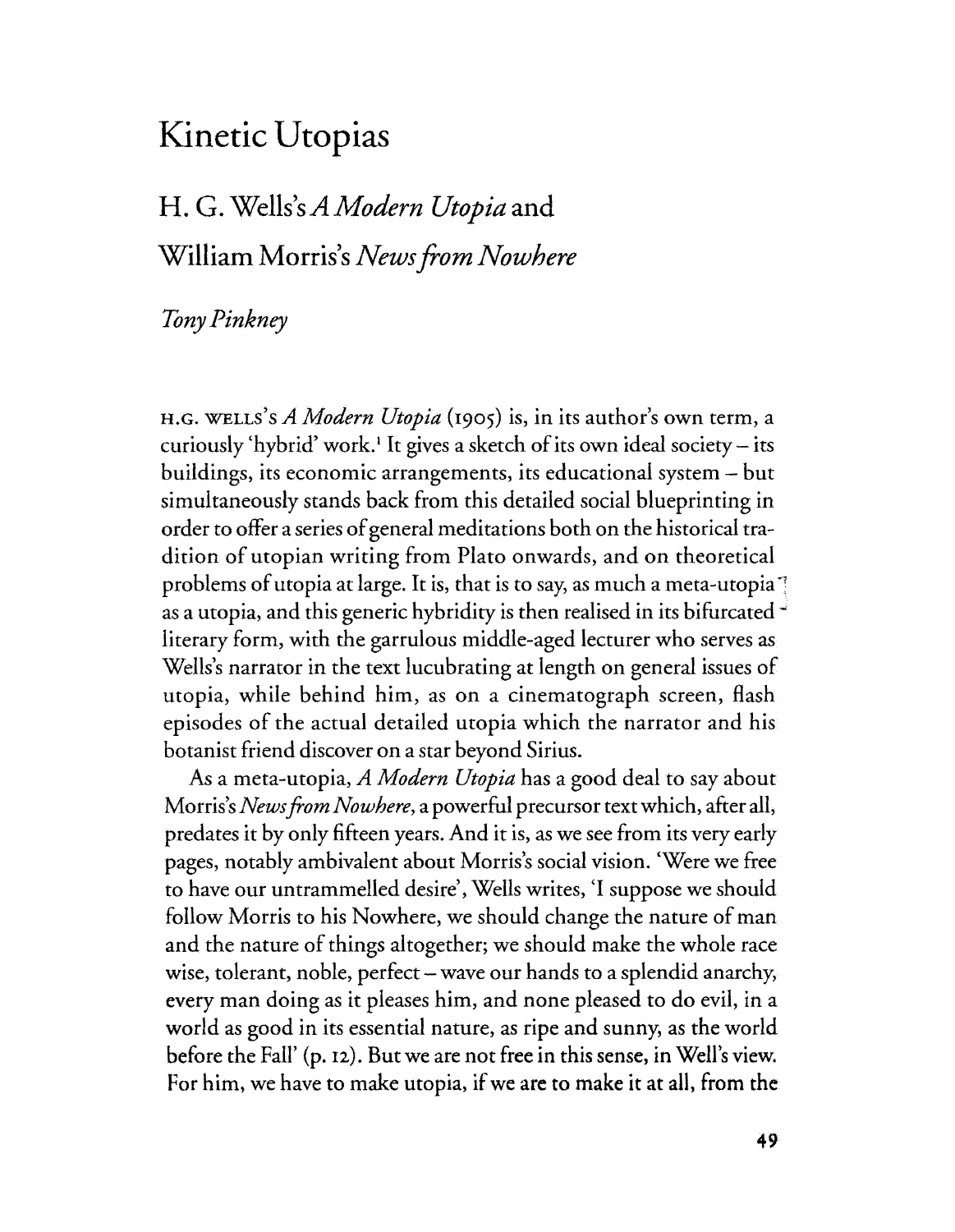imperfect human material and the often hostile natural environment that we find around us. Morris is therefore, on this showing, guilty of a gross idealisation in *Newsfrom Nowhere,* a radical abstracting away from the human complexities we actually find around us.

Now whether this account holds good for *Newsfrom Nowhere* or not (and I don't think it does), what we need to note here is how, just a couple ofpageslater, Wells himselfbegins to contradict it. The utopias ofthe past have indeed invariably been abstract, he reflects: 'there must always be a certain effect ofhardness and thinness about Utopian spec.. ulations' (p. 13). Then, however, we get a crucial qualification: 'In almost every Utopia - except, perhaps, Morris's *Newsfrom Nowhere .....* one sees handsome but characterless buildings, symmetrical and per.. fect cultivations, and a multitude of people, healthy, happy, beautifully dressed, but without any personal distinction whatever' (p. 14). So suddenly Morris's text begins to represent complex sensuous particularity in contrast to the schematised Platonic diagrams of the utopian tradition. *NewsfromNowhere,* we might say in Bakhtinian terms, has; been 'novelised', subject to the decentralist and particularising impulses of the novel which pull it away from the pure geometry of  $\ell$ Plato or Thomas More. And when Wells's narrator writes dismissively ofhis botanist companion some 40 pages later that 'it isopen to him to try a*NewsfromNowhere* utopiawith the wine left out' (p. 51), it is clear just how strongly Wells has responded to the sensuous intensities of Morris's genial socialist world.

We can see then how self-divided*A Modern Utopia* is about its great precursor text. What I want to do here, however, is not to pursue these reflections on Morris through Wells's book but rather use one of the latter's central theoretical concepts as a way of opening out a new reading of *News from Nowhere* itself, a reading which will approach Morris's text not as a single, self-unified utopia but rather as *two* utopias bound within the same set of book covers. To get to this point, we need first to reflect onWells's title: *A Modern Utopia,* yes, but in what does 'moder-> nity' consist for this text? To be modern, for Wells, is to exist on the other side of that epoch-making intellectual breakthrough which is the Darwinian theory of evolution, to have taken it on board not just cerebrally but to have let it soak deeply into one'sfundamental sense of human possibility. Before Darwin we had utopias in the Platonic tradition: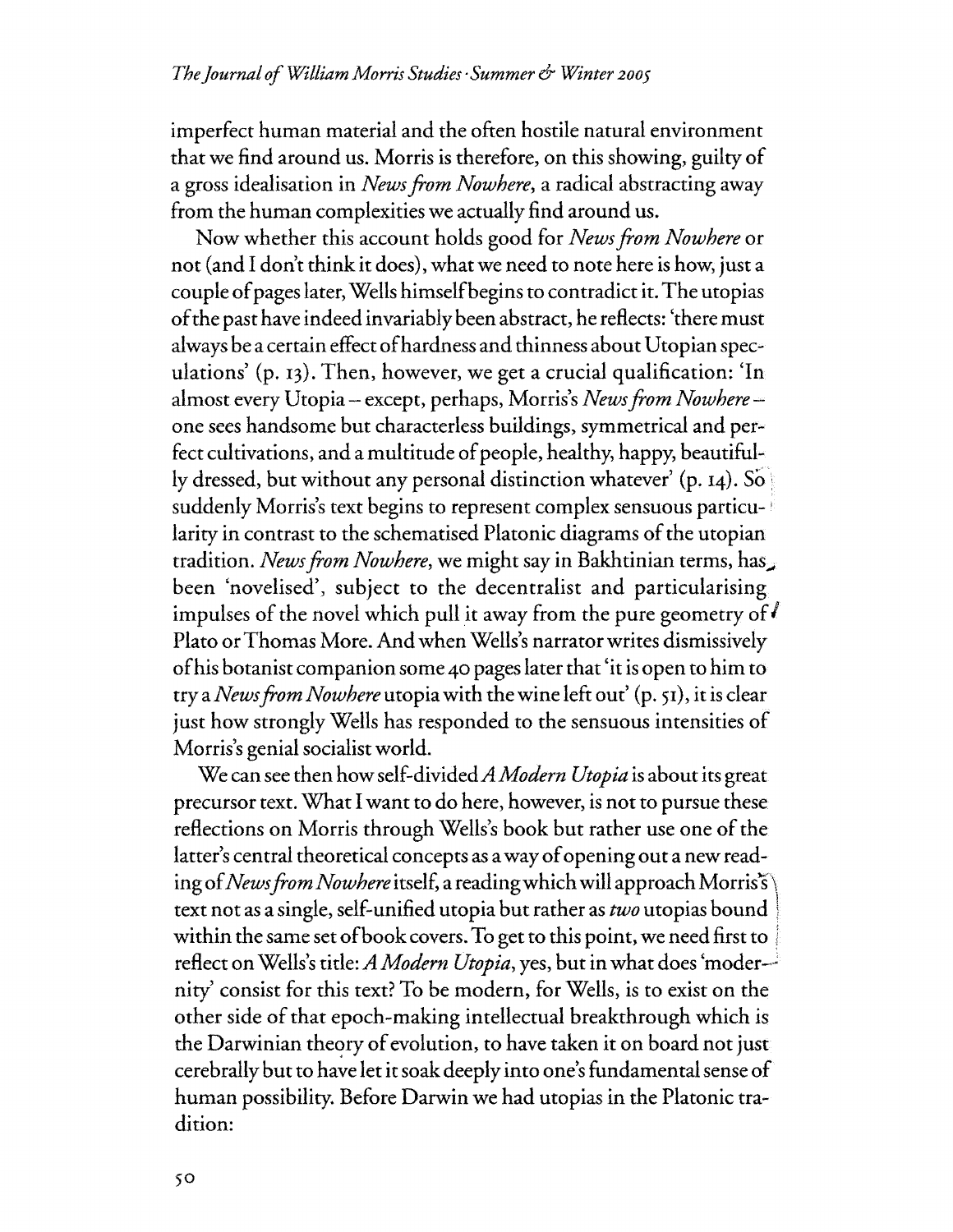'Those were all perfect and static States, a balance of happiness won for ever against the unrest and disorder that inhere in things. One beheld a healthy and simple generation enjoying the fruits of the earth in an atmosphere of virtue and happiness, to be followed by other virtuous, happy, and entirely similar generations, until the Gods grew weary. Change and development were damned back for ever' (p. n).

But to those of us who live on the other side of Darwin, of his Heraclitean vision of an unceasing evolutionary emergence of new individualities, such Platonism is no longer possible; and thus for Wells, in a crucial statement of principle, 'the Modern Utopia must be not static but *kinetic,* must shape not as a permanent state but as a hopeful stage, leading to a long ascent of stages'(p. 11; my emphasis). Such kineticism is then challengingly embodied in the detail and texture of the social blueprint Wells offers in *A Modern Utopia*, which with its impressive new means of transport incarnates the 'travel age of mankind' (p, 37) and, intriguingly, is about to switch to using units of energy as its new currency.

What I am interested in iswhether *Newsfrom Nowhere* is kinetic in thissense. Doesit live up to Well's criteria for utopian modernity, does it contain principles of change and transformation within itself, such that the revolution of 1952 is not simply a punctual, once-and-for-all event but in some sense (to borrow and misuse Trotsky's term) permanent? There is obviously a fair amount of critical commentary which has answered this question already, in the negative, and this even from commentators who are otherwise politically sympathetic to Morris's project. For such writers, who include RaymondWilliams, *Newsfrom Nowhere* is too static, too pastoral, too simple a vision of an achieved socialist society; it is a regressive fantasy compensation for the pains of actual political struggle – in which of course Morris immersed himself so admirably - rather than a genuinely inspiring clarion call to such  $struggle.<sup>2</sup>$ 

Now one could tackle such criticism at the level of content, by pointing out that there is a good measure of sexual disturbance, of social anxiety, and even of violence at work in this new society; but I want to try to make a more positive case by attending to the form and structure of*Newsfrom Nowhere* rather than its thematic substance; and to do so a brief excursus, rather in Wells's own manner, into the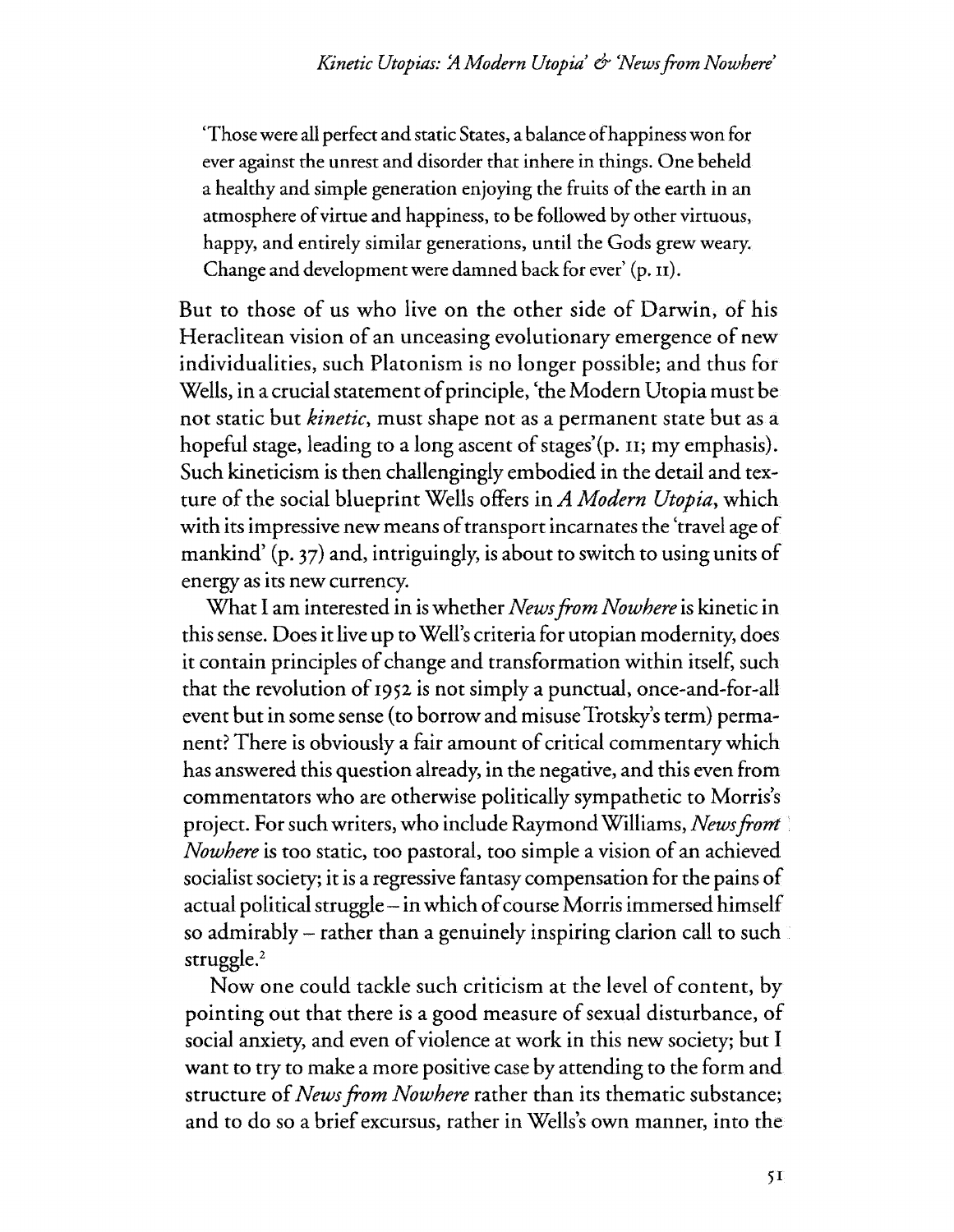history of utopian writing will be helpful. One rough but useful way of periodising utopias is by attending to the means whereby they get the utopian visitor to the ideal new society in the first place. For earlier .utopias, the means are usually *geographical:* you go on some vast journey to the other ends of the earth, as does Raphael Hythloday in Thomas More's *Utopia,* you come across an alien society and then, as you begin to appreciate its utopian nature, you stroll around its streets, chat to its inhabitants, soak up its new customs and laws.A significant shift happens in the nineteenth century when utopias tend to be projected *temporally* rather than spatially, into a future that isyet to be collectively built in one's own society rather than into some already existing island at the furthest corners of the world. So the initial long journey of discovery now becomes a matter of*time* travelling, not space-' travelling; you require a more or lessliteral Tardis to get you to utopia. So in Edward Bellamy's *Looking Backward* Julian West travels forward in time, through the peculiar device of mesmerism, to the new Boston of the year 2000, and then does his leisurely tour of the new society with his guides, the Leete family.

Let us now take this periodising model into *Newsfrom Nowhere* itself. Morris uses the new convention of time travel to get William Guest into the utopian world in the first place, and then, predictably enough, Guest does his slow, appreciative tour of it, chatting to Dick, Annie, Bob and Boffin in Hammersmith Guest House, and travelling relaxedly with Dick by horse and cart across the garden city that London has become. The long discussions with Old Hammond extend the tour of the new world in a historical rather than geographical sense as Guest burrows back into the political struggles that have brought Nowhere into being, and the tour concludes with the slow ride back across London to the Guest House, with the reconciliation ofDickand Clara being the cream on the cake ofthis happy excursion..

So far, so good; and *Newsfrom Nowhere* could quite plausibly end here. *Looking Backward* does end at this point, after all, with Julian West settling comfortably into the new Boston. But what does Morris do with his 55-year-old hero? Instead of letting him settle into the new London, as arguably befits his advanced years, he propels him on a vast new journey up the Thames, 120 or 30 miles of upstream rowing to Kelmscott. So if the typical generic pattern for utopia is voyage of dis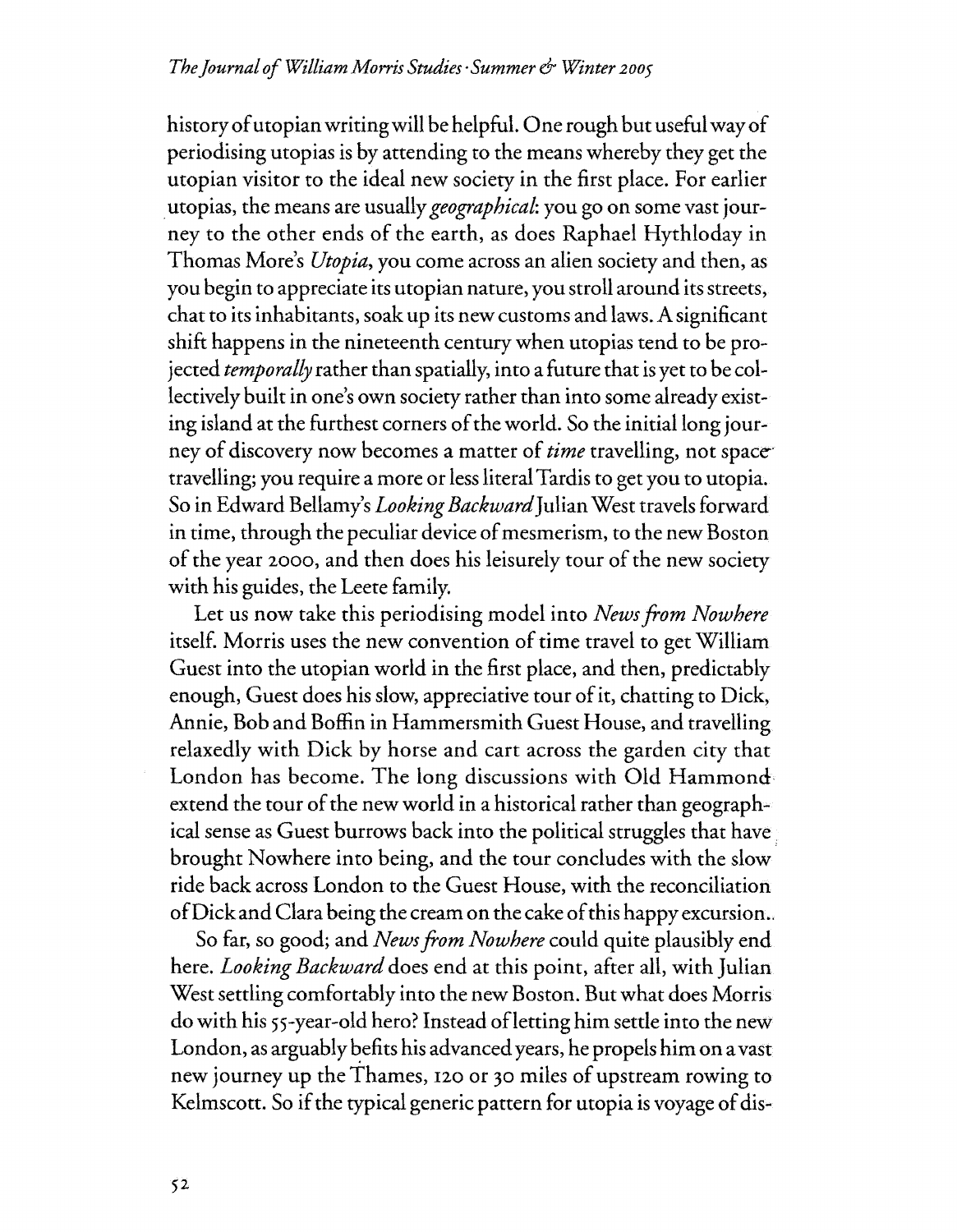covery plus tour, Morris in his London scenes has already given us enough for *one* utopia – time travelling to the future, then the leisurely tour of it – and now in effect gives us the start of a *second*: the long voyage of discovery up the Thames towards – what?

Well, what Guest discovers on the Thames – not all that far from where this conference is taking place  $+$  is a fundamentally new kind of utopian, Ellen, and his encounter with her entails a drastic revaluing ofwhat he had formerly seen in London. Ellen isintriguing, enigmatic, even dangerous – 'I have often troubled men's minds disastrously', she boasts - and she brings a quite new energy into *News from Nowhere?* Guest liberates her from the surly grandfather who has her trapped, I would argue, in the Runnymede cottage (though it would take a fullscale reading of the text in the light of Vladimir Propp's narratology to establish this fully), and he liberates her intellectually too as he gives her a sense of history and politics that she has hitherto lacked. But she in turn liberates him, not just sexually – though that is an important aspect of her meaning in the text  $-$  but from what I'm inclined to see as the idyllic illusions of the London he has just left. In the light of Ellen's complexity, we can see that the new utopian London, of which Dick Hammond, the Arnold Schwarzenegger of this text, might stand as an emblem, is dangerously anti-intellectual, culpably blind to history. We might say of it what Yeats says of Ireland in 'Sailing to Byzantium': 'Caught in that sensual music all neglect Monuments of unageing intellect'. Such neglect may even ultimately threaten the longterm political future of the new society. For as Ellen herself crucially notes, without a tougher political and historical consciousness Nowhere may well find itself so attracted by superficial features of the past that it drifts unwittingly back into capitalism all over agam:

'I thinksometimes people are too carelessofthe historyofthe past- too apt to leave it in the hands of old learned men like Hammond. Who knows? Happy as we are, times may alter; we may be bitten with some impulse towards change, and many things mayseem too wonderful fot us to resist, too exciting not to catch at, ifwe do not know that they are but phases ofwhat has been before; and withal ruinous, deceitful, and sordid'. (pp. 167-68)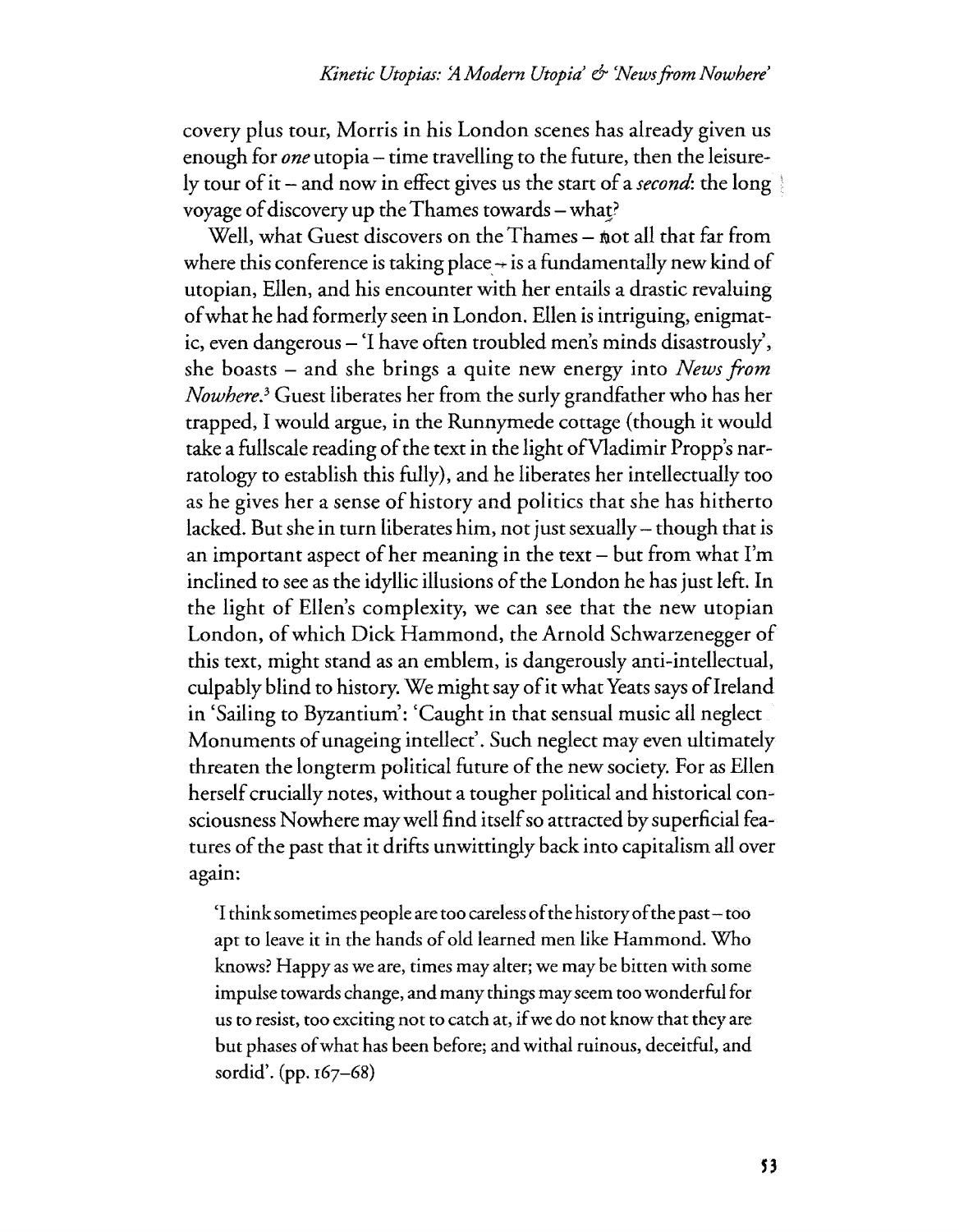#### *TheJournal ofWilliam Morris Studies'Summer* & *Winter <sup>2005</sup>*

So Ellen's arrival in the book seems to me to negate much of what has preceded her. The garden-city utopia is now seen as overall too pastoral, too sensuously immediate, as in some respects debilitatingly stress-free and unchallenging. Such remarks are, of course, exactly what Morris's critics over the years have been saying about *Newsfrom Nowhere* as a whole. I think there is some justice to them, with the crucial caveat that the book itself knows them to be true, that it *incorporates* its critics' insights; it asks us to reassess substantially its idyllic London scenes and tries to offer something tougher beyond them. Utopia mark one, the garden-cityworld that Guest wakes up in, isleft' behind as the book launches a new utopian voyage of discovery up the Thames; and through Ellen utopia mark two potentially comes into being - a leaner, more challenging, more energetic, fully historicised and political world.

We can thus say, in Wellsian terms, that *News from Nowhere* is not just kinetic in its narrative structure, kicking boldly offinto a new utopian venture just as we thought Guest might settle placidly in Hammersmith Guest House for good, but actually incarnates the very principle of kineticism in itself in the person of Ellen, 'in all ways so strangely interesting; so that I kept wondering what she would say or do next', as Guest puts it (p. 157). And such kineticism even accelerates in the closing pages of the text. 'I shall have children; perhaps before the end a good many', declares Ellen, as if she means to populate the whole of Nowhere with people as energetic and as productively disturbing as herself(p. 168). While Wells, in his meta-utopian speculations in *A Modern Utopia,* mulls ambivalently over the degrees of Platonic stasis and Darwinian flux in Morris's work, I thinkwe can see by attending to the full significance of the journey up the Thames that *News from Nowhere,* though a good deal less theoretically self-conscious than Wells's text, has centrally incorporated the motif of kineticism, of ceaseless change and self-transformation, which is such striking feature of the Wellsian utopian vision and which is surely equally necessary for us too in any satisfying twentieth or twenty-first: century utopia.